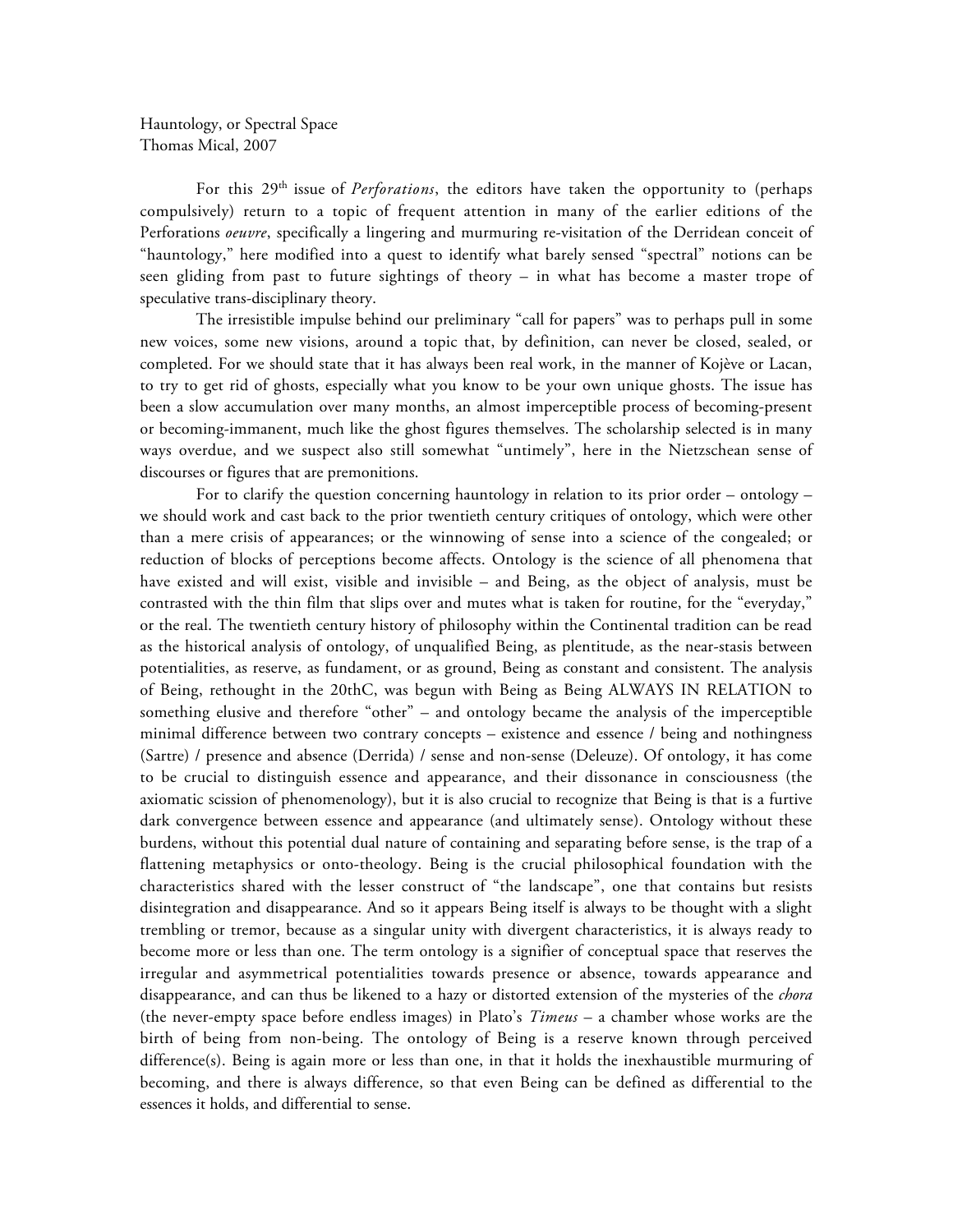Jean-Luc Nancy has often stated and implied that the contemporary works of philosophy delineate a movement from ontology to sense, and thus participate in the necessity of abandoning Being (see *The Birth to Presence* and *Being Singular Plural*). The process of bounding and delimiting Being in relation to its (desired) other/s inaugurated in modern philosophy by Hegel in *The Logic of Science* and reaches a plateau in the Heideggerian turn from the onto-theology of *Being and Time* to the analysis of *Dasein* in his later works. From the turbulent dialectical Being and its other in Hegel to the retrograde movement requiring subjective "sparing and preserving" in the name of dwelling, we can sketch, following Nancy, the history of ontology as the history of the abandonment of ontology, and abandonment not to be lightly characterized as a crisis, but acknowledged as the necessary ground for the appearance of inessential ghosts and apparitions. This is perhaps the most populist of Derrida's legacy to the debate over the necessity and use-value of ontology (over commodities) – that there is always a little spectral excess, a minimal remainder, a trace to come back as an errant erring figure. The imperceptible difference, after Derrida, is a trace that is also the ghosteffect that indicates a prior hauntology, one that comes first before ontology, and always returns. Derrida reverses the ontology / difference relation by developing this enigmatic third term *hauntologie* – that is derived from both, but simultaneously explains both, an intellectual conjuring trick where the spectral after-mage of the thought of ontology becomes its prior foundation – by situating hauntology as prior to ontology, not as its future (or future anterior) state (of mourning), but perhaps as the unexpected chain-rattling return of repressed difference within any sweeping static ontological claims. In arguing characteristically for this counterintuitive (read 'deconstructive') reversal, he challenged the exclusion or distancing of Hegelian Spirit from Being. Simply put, hauntology is a "logic of haunting [that] would not be merely larger and more powerful than an ontology or a thinking of Being . . . [but] would harbor within itself, but like circumscribed places or particular effects, eschatology and teleology themselves." [Derrida, *Specters of Marx*, p.10.] The theological as ontology is still present, and here the theological is both the Heideggerian fear of ontotheology as well as its inversion, the material world as its emanation. Heidegger appears to unjustly reverse the Nietzschean argument against metaphysics (sketched elegantly as "How the 'True World' Finally Became a Fable" in *Twilight of the Idols*), and unjustly misrepresents Nietzsche as the last metaphysician, a role Heidegger as double-agent has come to most resemble, even as Heidegger seeks to release Being from the dual traps of onto-theology and metaphysical conceits. Contrast Heidegger's sense of Being as care, wonder, and attention with the non-sense of hauntology's fear, shrinking, and flight. The critique of metaphysics demanded by Heidegger's call is answered in Derrida's immersion into the (literary) logic of specters, where Derrida now reverses Marx's inverted Hegelianism, performing a simple double inversion that follow the logic of the "negation of negation" that leaves an ethereal Hegelianism AS reserve into the realm of the haunted. Hauntology echoes the inexhaustible murmur of Being, the imperceptible movement of Being, and the impossible medium of the spectral.

Derrida's specters of Marx attempts to interact with a crisis of Marxism / post-Marxism through the scandalous figure of the Romanticist ghost in Hegel's Marx. The critics of Derrida's work are multiple, and yet the well-known controversy over the book *Specters of Marx* was justified, though it seems the exhumation of Marx's Hegelianism and Romanticism refutes the adage that everyone loves a ghost story, and the intention to spook Marxism has become a separate genre of theory itself, one whose discussions do not move beyond the ghost figure into its higher optics or spatial logic, often just a euphemism for the uncanny, or the unnamable. Antonio Negri argues correctly that hauntology is not just metaphysical but theological: "In playing with the specters of being . . . it loses itself in that which is 'inaccessible to man,' in the 'infinitely other' . . . The game is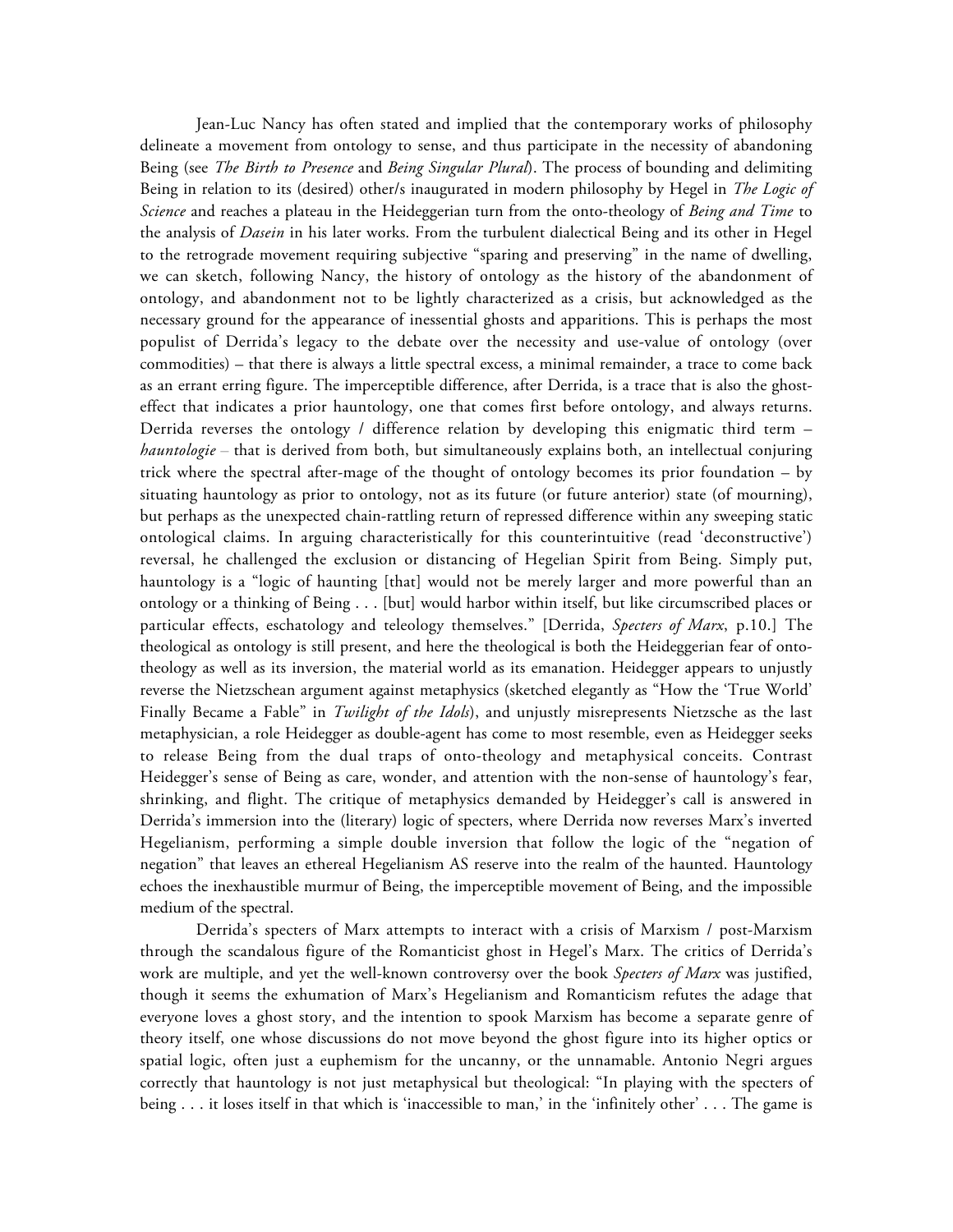played out in mysticism . . . Why? Why this regressive step back? . . . to the oldest of reactionary ontologies: the theological one?" (Antonio Negri in Michael Sprinker (ed.), *Ghostly Demarcations*, p. 14 cited in Eva Corredor review, *Philosophy and Literature* 25.2, p.357). And yet the ghost is always already a signifier of metaphysical and certainly theological difference – in the liminal realm, the thick and foggy space between the sense of the world and its non-sensical other. But it is not any systematic or recognizable theology that is conjured up, but a poetics of ghosts, and also conjures up the nearly invisible figure of Freud (though this secret source of this text is lodged in footnote 38, p. 195). Frederic Jameson, in his review of Derrida's *Specters of Marx* in the *New Left Review* entitled "Marx's Purloined Letter" notes that "Derrida's mocking answer – hauntology – is a ghostly echo if there ever was one … which promises tangible in return, on which you cannot build, which cannot even be counted on to materialize when you want it to … all it says … is that the living present is scarcely as self-sufficient as it claims to be, that we would do well not to count on its density and solidity." (Jameson, n.p., see http://newleftreview.org/A1791) So even the immediacy of presence, to sense, is a soluble vision of soluble space.

And isn't modernity itself the difficult relation of the solid melting into air, of Being becoming unbearably light (from Parmenides to Kundera), of aerial projections of fantasies and desires upon the sepulchral stones of the past, in short a modernity that is itself a movement towards the ghostly, modernity as always already plural, *modernité* as the admixture of dual movements: movement towards the ephemeral, fugitive, and contingent; also movement towards the eternal, the immutable (Baudelaire and Benjamin), a modernity whose architecture of stark white reductivist planes inviting projection is the triplet of both cinema and psychoanalysis, all the shock of the new haunted by Victorian ghosts, all proposing a world becoming-smooth, ambient, vaporous, ethereal. This slight modernity becoming-vaporous, however we need to define it, remains recognizable but elusive and unclear, like a cloud. The cloud is without density or solidity - as image, as signifier, it is irregular, sensible but difficult to represent (see the perspectival impossibility of the signifier cloud that haunts landscapes in Hubert Damisch, */Cloud/*), indifferent to perspectival optics or haptic *habitus*, a common figure of indeterminacy and historically the masking of the primitive image of exteriority – exteriority which itself is always a space-without image. The cloud, the fog, and the blur are the frequent modernist avatars for what is barely perceived but has no causal rational sense – clouds evoke sense and wonder (Rilke), but a sense-without-reason, the mist of pre-reflective consciousness, like the perceptions of eyes newly opened, often assigned to the mock-category of vagueness and all that is light modernity. Though categorically distinct, these vaporous (dis)figures share many of the characteristic attributes of the ghost. The procession of specters is from modernity becoming-vaporous to late modernity becoming-hauntology. In this sense, hauntology is an ephemeral and eternal non-sense.

The medium who communicates with a ghost presupposes a medium of communication, yet there are a great many phenomena that appear within the world of sense that are as unexplainable as they are haunting. There are conditions that do not fall into the strong theoretical category of the uncanny, but belong elsewhere. Recall the sense you may have had of the unexplained cold spot in the room, unexplained creaks and door slams, the inexplicable slowly moving stain coming from elsewhere, late night disturbances in your peripheral vision, that strange internal sensation seemingly remote, the certainty and uncertainty of mistaken identities, the panic of misplaced objects, those unpredictable arresting perceptions not easily explained, such as short term entrancement while staring at nothing, the necessity of always including the category of "unknown" or "undecidable" or "other" into any classification system, the recognition of vagueness or ambiguity as a concept, and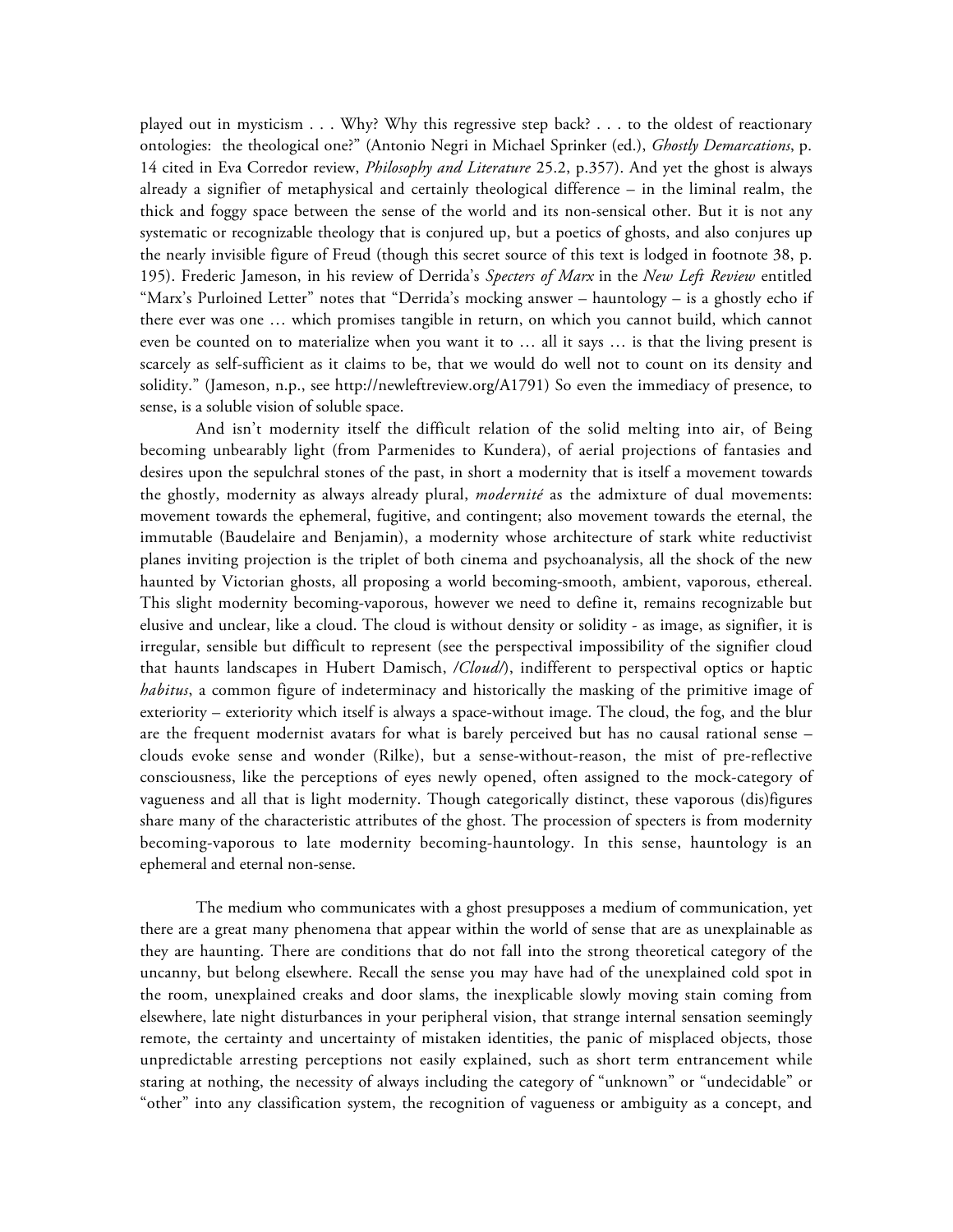encounters which make us distrust the absolute continuity of perception, which hover (levitate) between real and imaginary. There is a whole host of sensory phenomena, truly non-sensical sensations, which are negated or suppressed to maintain the continuity of perception, the continuity of self, of dwelling in the world, dwelling-becoming-haunted.

The fetish characteristics of the commodity, as dwelling, are reveled in the medium of the doll's house (see http://www.pd.org/topos/perforations/perf5/Doll-Universe-interview.html), which is both an overarching concern of *Perforations*, and also the precise spatial model of the publication's volumes. The fascinating alterity (or unbearable creepiness) of the everyday dollhouse is bound up within the fugitive presence and absence of expected sense-effects. For adults it exposes as nonsensical or sinister the prior joy of childhood potentialities, cut-away flat in framed in the sectional spatial logic of the dollhouse's "inside." Bachelard in *Poetics of Space*, affirmed the status of the house as container – drawing upon the coiling shell and the cabinet as enclosed metaphoric homes, while disregarding the musty and chthonic essence of the house in the uninhabitable basement articulated in Jungian theory. In the near dark, the sense of the subterreanean is usually unique scents of a malodorous damp of near-invisible organisms. But the traditional ghost usually appears in the reified air of the attic, and yet the persistent locus of spatial /sensual unease remains the subterranean. The basement, as the negative ground and void invisible to but structuring the dwelling above, serves as the archetype of the dwelling. As an emptied container, the basement is the Platonic cave of fantasy, where the stoniness of stone is the real and also the surface of the projection of the imaginary.

The ghost is situated as unseen observer, though the ghost can never simply watch and wait, or to observe the constraint to observe without knowing. Only rarely can the ghost make contact with the living, or perform the greatest  $act - to$  move the objects of the ontological realm  $-$  except as dramatic effect. The ghost, as trapped within and outside being, or more precisely still within abandoned Being, rarely knows its fate (the paranormal midwife series *Ghost Whisperer*) – and it appears that eschatology and teleology are no longer available. So there is within hauntology a double-limit: the realm of sense and the realm of hauntology can converge, as exception and singularity, into a ghost horizon that is differential from the hermeneutic horizon of the phenomenologically available world. The horizon is the unattainable limit-experience, after Blanchot, whose two forms of the imaginary, and two forms of dying, describe precisely the dialectical fusion integrated into the horizontal bar of the sensuous landscapes we dwell in. The ghost, cruelly barred from living, sense, and the real, and doubly barred from the other sacred landscapes unto which they should drift, lingers in the most vaporous indeterminacy, in the fog outside of sense and reason.

The domains of ghosts are a hypothetical spatial splaying of the construct of differential hauntology, founded upon the excluded figure, image, or essence of what was once present. The ghost, in its place, which resists mapping or dwelling, is the absent half of an essential relation (for Hegel, in the haunted book *The Science of Logic*, identifies the essential relation, the clarity of essences, as the distinction between inside vs. outside). The ghost, as apparition or media effect, is not yet present in the void or abyss that stands for but masks pure exteriority. In a sense, the ghost turns the inside / outside dichotomy inside-out, becoming the inframince identified by Duchamp – here the infrathin other of either term, a translucent granularity drifting across the perceptual realms of media-sense. The ghost is the almost degree zero of sense, both inside and outside sense, both becoming-smooth and becoming soluble. As a figure before the landscape, the specter's appearance is the event of uncanny other of landscape, of the experiential horizon, and the simultaneous unnerving possibility of an ethereal image-space, ambient atmosphere of near-missed encounters. The ghost is identical with the haunt; and there is no spectre without/before spectral space.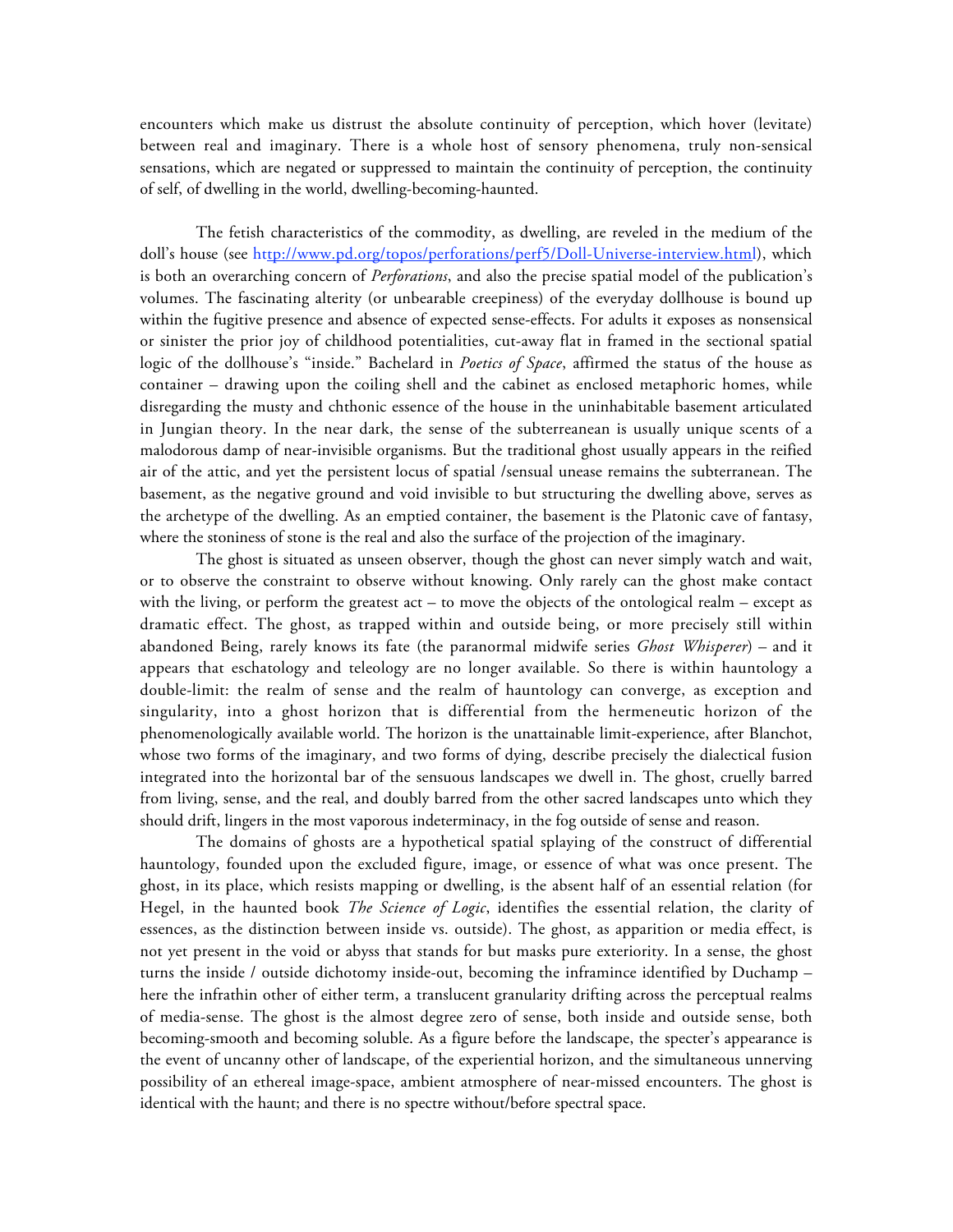The absence of life lingers in the everyday; place retain traces and vestiges almost as if they were recording media, and yet these provocative remnants / re-runs of the past are always curiously misread. Every abandoned building is for a child a haunted building, haunted by the memory machine of the subject, haunted by the faded missed encounters invisible in past events. The abandoned buildings of modernity are but the after-images of the *horror vacuui* the architects of modernity sought to barricade against.

The ghost is transformed in modernity, in the new optic of modernity, identified by Walter Benjamin, whose first material clue, in the mock crime scene photographs of Atget, is the impossibility of pure transparency. Ghosts are always coded as translucent, though the entire range of optical potential should also exist in the para-optics of the spectral, but the appearance of transparency itself has become a displaced signifier of this hauntology. Transparency is the promise of exteriority, but this comes with a price: "modernity knows itself to be exposed (this is both a threat and a desire) to what is not itself and is not there, but is nonetheless very close or continually approaching." (Jean-Luc Nancy, *A Finite Thinking*, p.301)

Where once they appeared with gravitas and issued clear and distinct oracular statements whose meanings were enigmas, now popular figures of ghosts appear to stutter visibly and audibly, and have now been compelled by our expectations to display a host of televisual effects – like us, they have been made to adopt to new special effects of new media techniques to recast them at ontologically alterior. Let us construct a filmic spectrum of recent savvy ghost media, specifically the films *The Sixth Sense* (1999), *The Others* (2001), and *White Noise* (2005).

The Romanticist exaltation of the shocking "otherness" of creatures - uncanny or undead – is uncharacteristically smoothed over in *The Sixth Sense* (1999). For the boy who can see and hear the ghosts lingering in their haunts, the everyday and the supernatural commerce and interact without visual distinction – a double-vision of living and dead are brought together into a single perspective. This filmic reversal of the necessary distinction between seeing beings and what is otherwise-thanbeing is the shock of the banality of the afterlife, and is the closely guarded secret, even to the counseling ghost-who-doesn't know. In this supplemented world, the ghosts also duplicate this double-vision, unable to distinguish the body from its spectral double. The absence of distinct televisual effects for these ghosts makes this crucial distinction an absent relation, rendering every site a haunted site, and every potential encounter a missed encounter.

*The Others* (2001) is exemplary for its portrayal of the discontinuity of the orders of Being and non-being becoming (almost) smoothed over, dissolved into one another, manifested in the figure of the omnipresent fog, as pressure, limit-experience, or "thick space" that cannot be exited. This is the cinematic form of the Hegelian principle of "negation of negation", filmed in an Edwardian setting but with a prior Victorian sense. The ephemeral fog is the figure of the impossibility of crossing, of space become image and sense. Fog is always an inversion of the charm and nobility of the clouds above, fallen down and around us into vague impressions and spatial disorientation. In this film the occupants of the house-mausoleum become afflicted with spectral sounds, fugitive subjects, and irrational events, and curiously these haunting-effects unhinge the ghosts, compressed into the dwelling that is itself compressed within "cat's paws" of the fog-landscape. The old equation of dwelling with *habitus* is here sublated into a house become haunt/ed, more precisely a multiplicity of haunting-effects, as missed encounters, across the orders of Being and non-being, across the registers of sense and non-sense. *The Others*

The return of Victorian-era equation of occult as science drives the technological ghost film *White Noise* (2005). The film documents the search for communication with dead ghosts-who-know through broadcast media forms makes the ghosts disappear except as recorded or televisual effects –